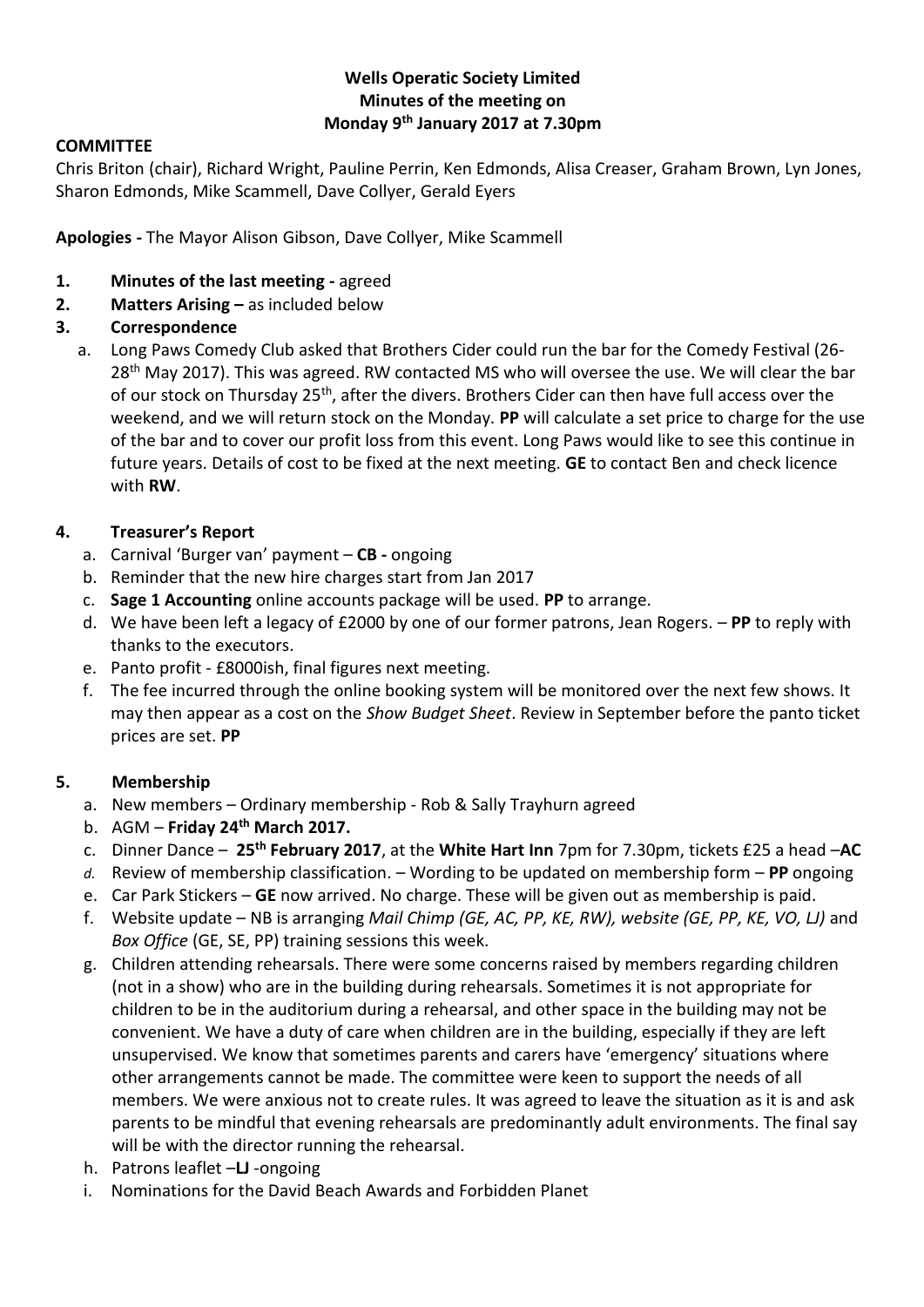Sound: Adrian Mitchell, Props: Lesley & Terry Ricketts, Made Set, Male 17 - 21: Matt Blake (Cookie) Cameo: Neil Howiantz (Narrator) Supporting Male: John Howden (Prospero) Chorus Director Adjudicator's Award the presentation evening will take place at The Somerset County Cricket Club on Saturday 4 March and the cost is likely to be £28. Anyone interested should contact Graham Brown.

### **6. Publicity**

Banner and billboards – arranged **GE** One act plays poster on the way **KE.** Tickets will be made available as soon as possible through the website.

# **7. Theatre Renovations**

- *a.* Maintenance walk **GE** ongoing
- b. Auditorium seating options **KE** ongoing
- c. Stage and Pit **DC** ongoing
- d. Bar lighting **MS** ongoing
- e. PAT testing **MS** ongoing
- f. Car Park clear arranged for **Sunday 4th Dec. 10am** many thanks to all those involved.
- g. Insurance and tree. The Consultant has been instructed to apply for the required planning permissions and is meeting two contractors on-site Tuesday morning (11th) to discuss his proposals for remedial action. **DC**
- h. Hearing loop **GB** done

# **8. Productions/Trifold/Hire**

- a. Details and dates for the Mayor's Fundraising events-
- i. We will support (bar not required) on the door, a **Wells City Band concert** at the Town Hall. **Sat 8th April 2017, 7.30pm. CB** to organise the sale of raffle tickets.
- ii. Arthritis Care are also looking into a **Film Night** with supper at Wells Cinema in **May 2017**. Details to follow.
- b. **Trifold GE -** ongoing
- **December 10th - 17th 2016 –** *Jack and the Beanstalk* review excellent! Brill, great fun, really good, lots of positive comments. Thanks to **CB** for all the FoH entertainment. Thanks to SE, VO and SR for their enormous amount of hard work.
- **March 2<sup>nd</sup>-4<sup>th</sup> 2017 –** Two one act plays: *Easy Stages* by Nick Warburton and *The Fat Lady Sings in Little Grimley* by David Tristram – Doreen Grant and Mark Wall to direct. Cast, Tickets and Box Office set. All sorted.
- **May 15th -20th 2017**  *Our House*. Director **GE**. Choreography **Tina Eyers**, Rights received. MD **Sheila Ross**, Musical consultant - **Teresa Barlow,** Producer – **AC,** SM – **Chris Spray,** Props – **Lesley Ricketts,** Lighting – **Graham Brown**, Sound – **Adrian Mitchell**, Costumes - **?**, Prompt – **Freda Brown ,**  Make up – **Helen and Julie Makin,** Video recording – **Adam Lanfranchi**, Budget – **agreed**, Publicity - **KE**, Ticket Price – **£13 & £10**, Rehearsal schedule – **agreed**
- **June 13th 2017** BOVTS Dylan Thomas' *Under Milk Wood*. **GB** in charge Tickets **£10 & £8**
- **September 20-23rd 2017** Lois Harbinson has offered to direct. She is looking at titles and would like to meet some of the committee to discuss ideas. **KE** and **AC** to arrange.
- **December 9th -16th 2017 -** Director **Ken Edmonds**, Vicky to write it! *The Three Musketeers.* Producer – **Vicky Orman,** SM – **Sarah Galton**, Choreography – **Julie Webster,** MD - **Nick Barlow,**  Sound - **Adrian Mitchell,** Lighting – **Graham Brown,** Properties - **?,** Prompt – **Freda Brown,** Costume